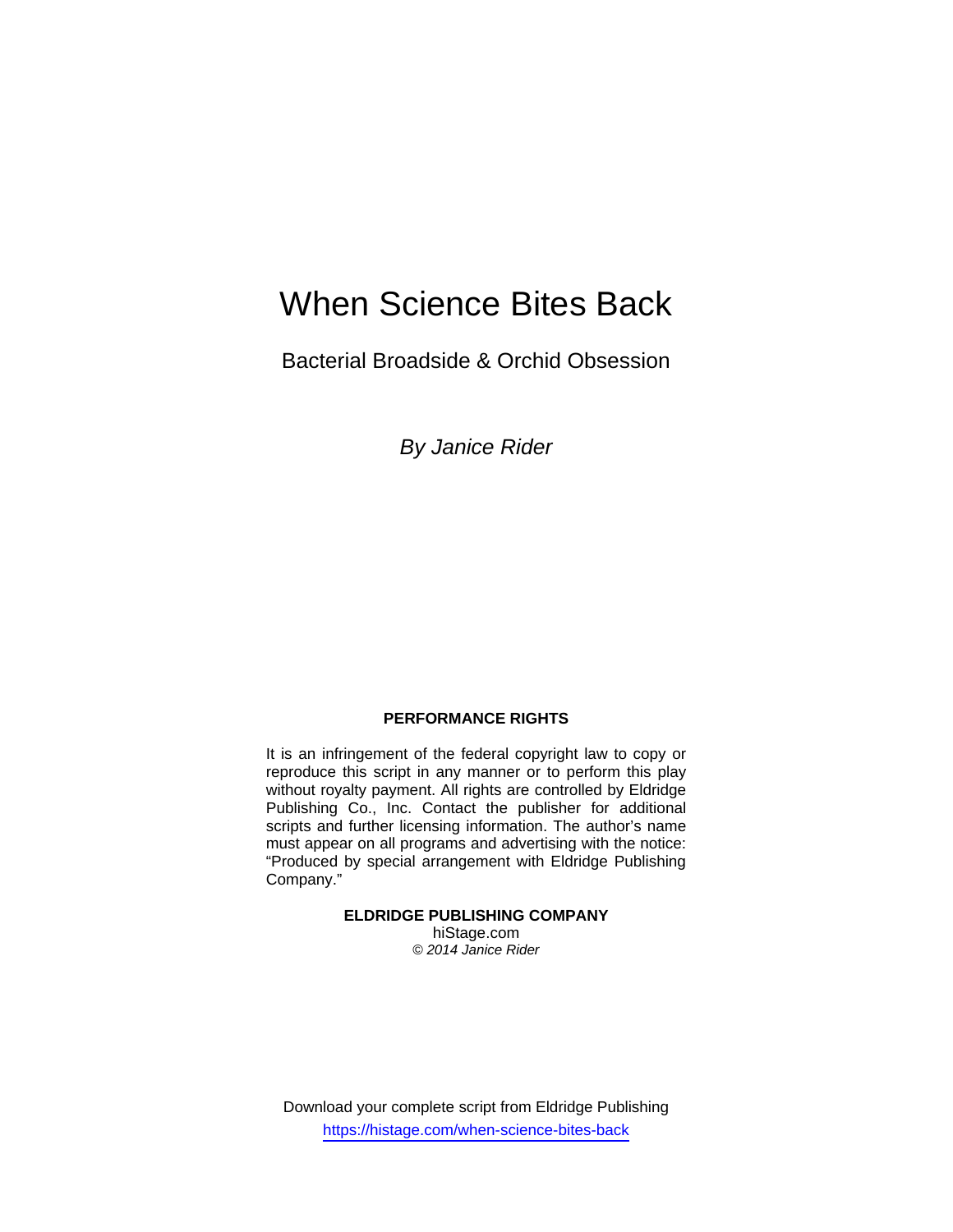*When Science Bites Back - 2 -* 

### **DEDICATION**

*To my youngest son, Matthew, who encouraged me to publish my plays in the first place. Matthew's creativity is an inspiration. Also to all the youth at St. David's United Church whose energy and enthusiasm keep me going!* 

#### **STORY OF THE PLAYS**

These two science fiction plays are inspired by H.G. Wells' works, *The Stolen Bacillus* and *The Flowering of the Strange Orchid*, and Alexandre Dumas' novel, *The Black Tulip.* 

#### *Bacterial Broadside*

Two students working on a science fair project get involved in a potentially deadly heist when unscrupulous villains steal an experimental sample from the famous bacteriologist, Professor Parvulus. Will the world population become infected or will certain guilty parties be easy to spot? This play proves that the little things in life, like Gulliver's Lilliputians, are sometimes the ones most likely to bring us to our knees.

#### *Orchid Obsession*

Ethel is a successful woman by anyone's standards. Ethel, however, is not just anyone. What more does she want? No less than first prize at the "Exotic Blooms From Bulbs Competition!" The catch? A neighbor with a distinctly green thumb! Ethel receives a bulb under unusual circumstances, a bulb which is distinctly unique, perhaps even…dangerous.

## **ORIGINAL PRODUCTION**

Drama Club at St. David's United Church, April 27, 2014, Calgary, Alberta. Directed by Janice Rider. Costumes by Marilyn Buehning. Cast: Sophia Hartzheim, Emma Devenny, Nicholas Panos, Jordan Wilson, Zaakary Kwan, Zane Gaskin, Jacky Hansen and Kayla MacIntosh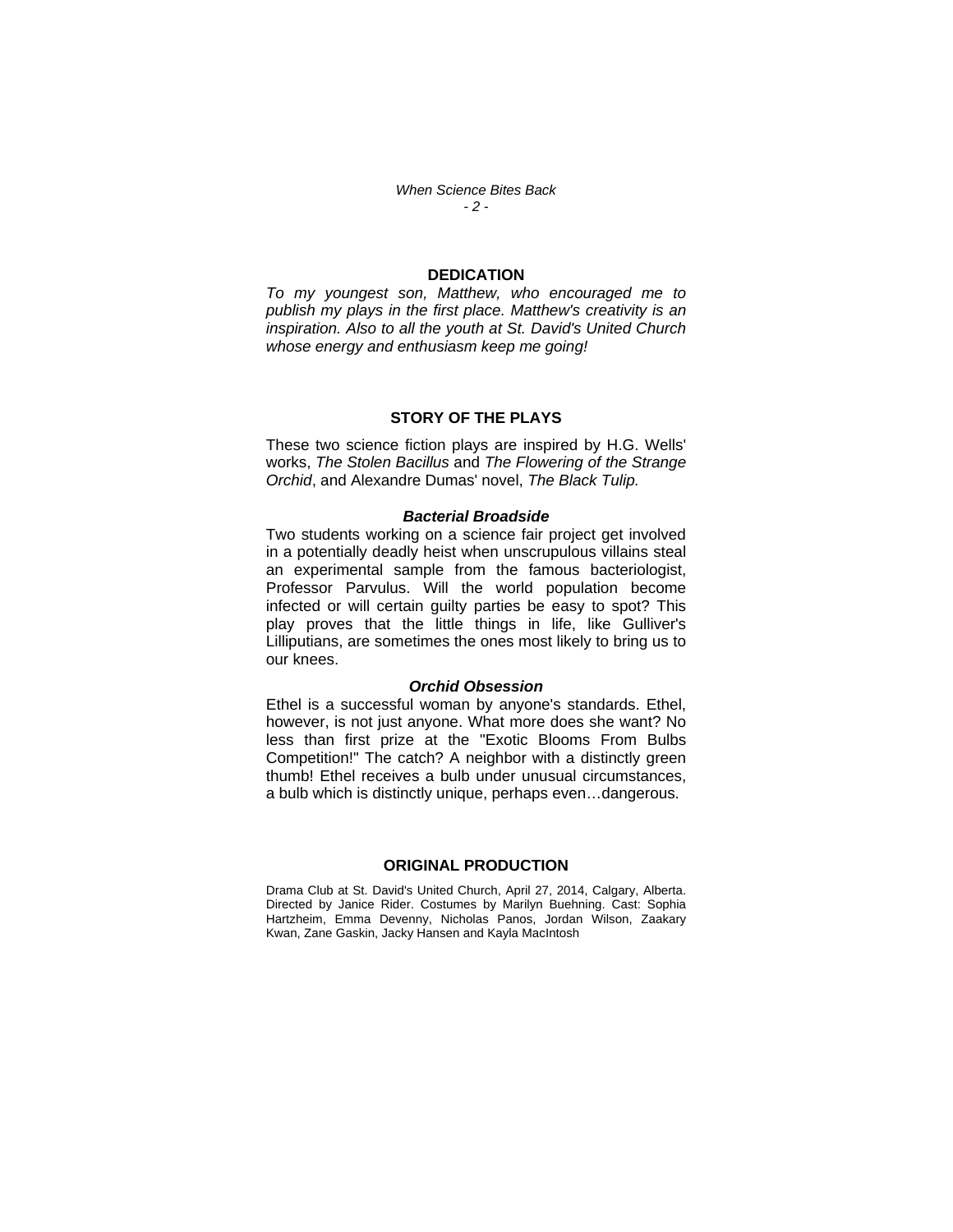*When Science Bites Back - 3 -* 

## **CAST OF CHARACTERS**

#### **BACTERIAL BROADSIDE**

*(3 f, 3 m, 1 flexible, 2 silent and flexible)* 

**SUSAN (f):** A student and a friend of Emily's.

**EMILY (f):** A student who is determined to do well at the school science fair; the professor's daughter.

**PROFESSOR PARVULUS (m):** A famous bacteriologist who is very much focused on the little things in life.

**GENTLEMAN 1 (m):** A man whose mission it is to steal some bacteria from the professor. He poses as a journalist by the name of Samuel Struthers.

**GENTLEMAN 2 (m):** A man who is plotting to use deadly bacteria to help him in a bid for power.

**DR. PARVULUS (f):** A virologist married to the professor. **OFFICER LITEM (f/m):** Police officer.

**TWO SILENT PEOPLE (f/m):** Suited up for a bio-hazardous

environment, nonspeaking.

#### **ORCHID OBSESSION**

*(2 f, 2 m, 1 flexible)* 

**DR. ETHEL LUCROR (f):** An intelligent, competitive woman. **GERTRUDE AMICUS (f):** Comfortable in her own skin and is forthright without being forceful. Ethel's friend.

**NEWTON NARRO (m):** Neighbor with a green thumb and an interest in Ethel, as well as her new plant.

**ORCHID (f/m):** An extraordinary plant that prefers humming to speaking. Although this is not a speaking part, it must be performed well.

**MICHAEL BATTEN (m):** A former professor at the university. He and Ethel competed academically.

#### **OPTIONAL INTRODUCTIONS**

*(2 flexible)* 

**ANNOUNCER (f/m):** Attempts to introduce the shows. **AUDIENCE MEMBER (f/m):** Overly enthusiastic, interrupts announcer.

*See production notes at end.*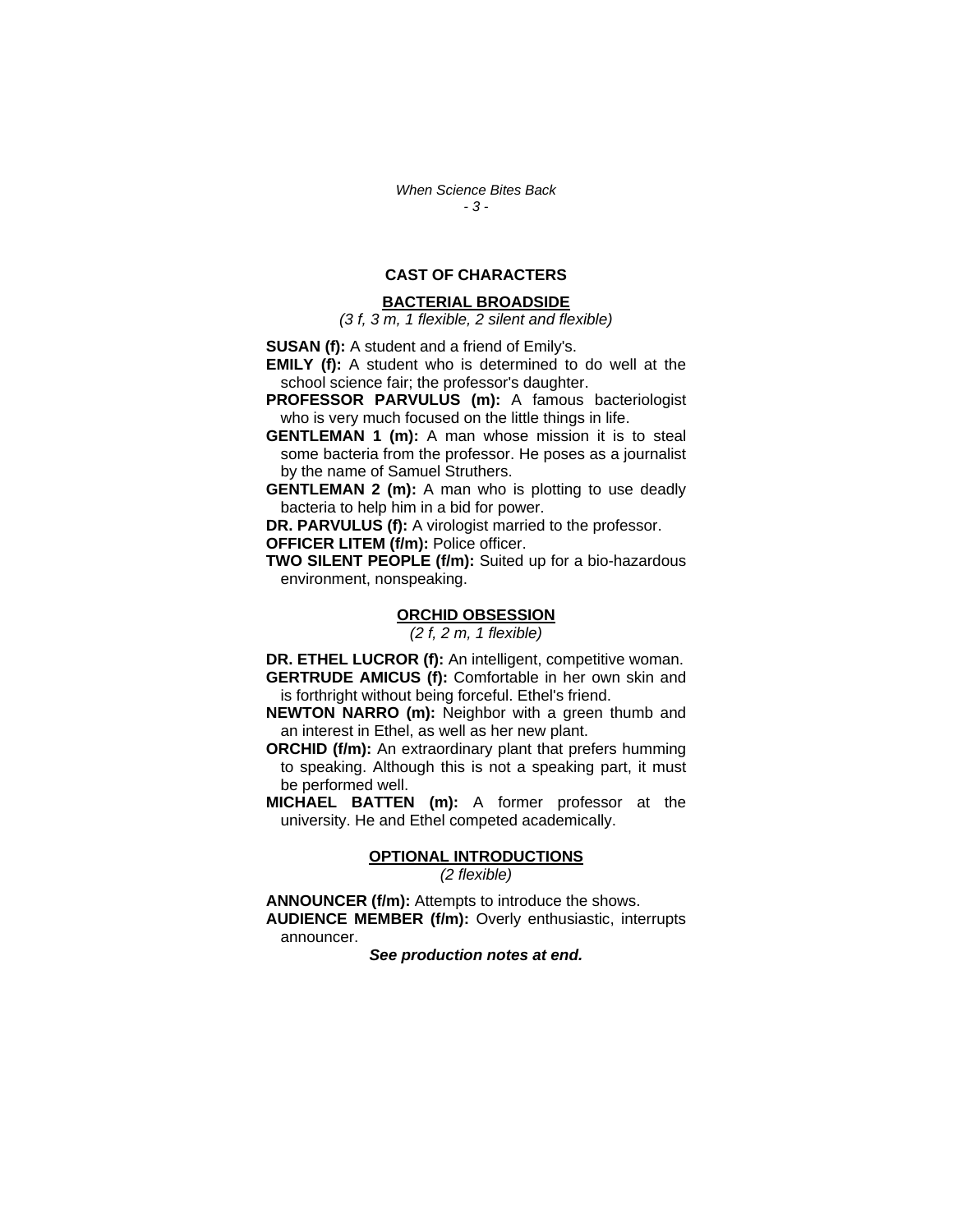## **OPTIONAL INTRODUCTION**

*(AT RISE: ANNOUNCER, dressed in a futuristic fashion, enters to introduce the plays.)* 

**ANNOUNCER:** Welcome! Welcome, ladies and gentlemen, children and youth, old and young! Welcome to our production *When Science Bites Back.* Today we will perform two sci-fi plays for your enjoyment. As you know, sci-fi is short for science fiction, and—

*(AUDIENCE MEMBER, dressed distinctly like a scientist and one of the cast, rises. SHE/ HE holds a beaker in one hand and a test tube in the other.)* 

**AUDIENCE MEMBER:** I object, I strenuously object! **ANNOUNCER:** I beg your pardon?

- **AUDIENCE MEMBER:** *(Storms onto the stage.)* You have used an oxymoron!
- **ANNOUNCER:** I will not have you calling me a moron in front of all these people!
- **AUDIENCE MEMBER:** I did not call you a moron; I said you had used an oxymoron. An oxymoron is a—

*(SUSAN enters SR and heads down to where the action is.)* 

- **SUSAN:** Figure of speech in which things that seem to contradict one another are used together. I know this for a fact. My mom's an English teacher.
- **AUDIENCE MEMBER:** Astute child! You are to be commended. An oxymoron is precisely that, which is why I cannot stand oxymorons.

**ANNOUNCER:** I'm still very confused.

**AUDIENCE MEMBER:** You used the term "science fiction." Science is about establishing facts based upon solid evidence, research, and observation. Fiction is about making things up, pretending, fantasizing; therefore, it stands to reason that the words science fiction should never be used together.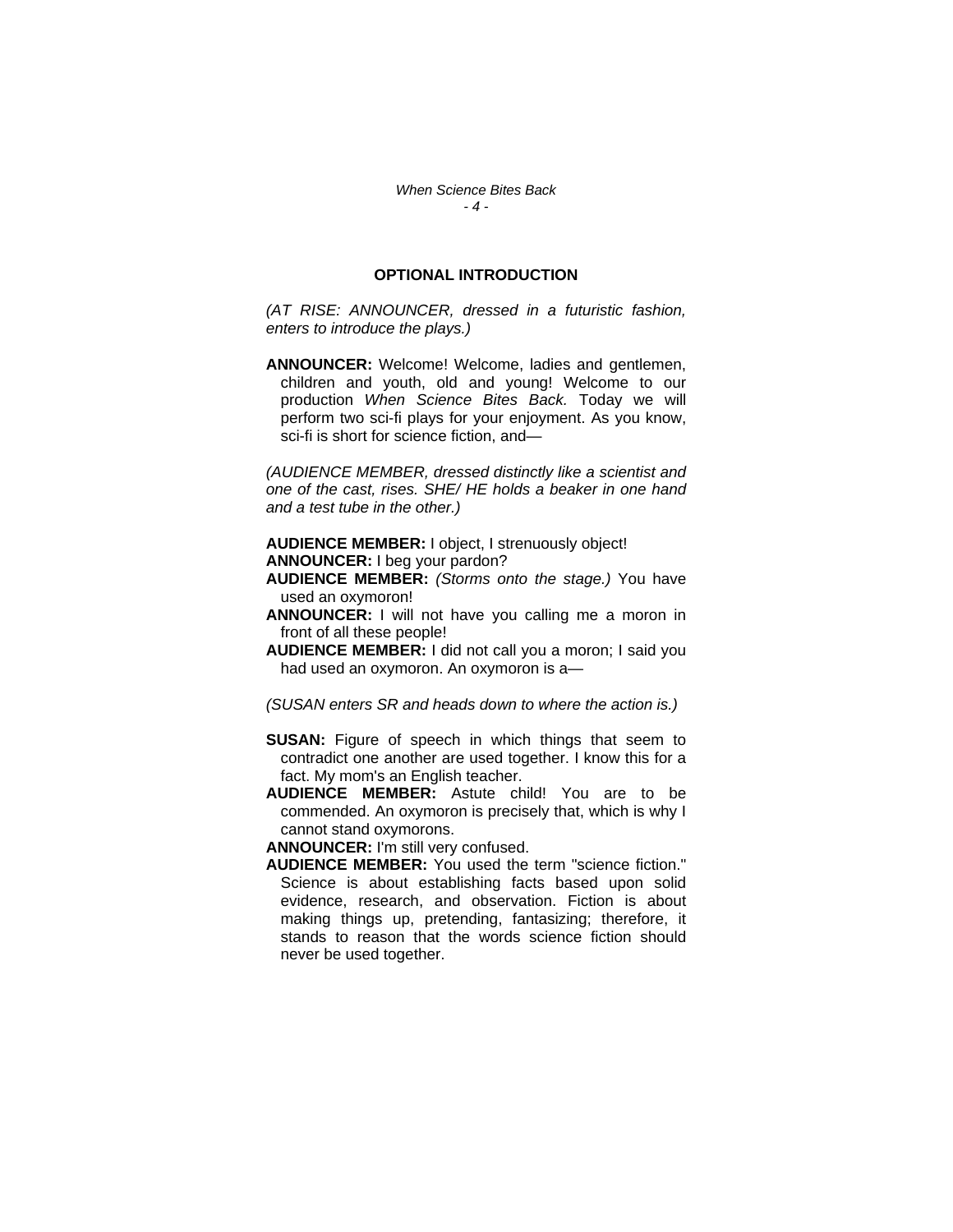**ANNOUNCER:** But, I...

- **SUSAN:** Let me handle him. Science fiction has ancient roots. In fact, some people say that the very first piece of recorded fiction, *The Epic of Gilgamesh,* was science fiction because it concerned a search for immortality. It can be fun to weave fact and fantasy.
- **AUDIENCE MEMBER:** This "weaving," as you call it, confuses people. If you bury facts in fiction, people can't tell fact from fiction.
- **SUSAN:** You're not giving our audience enough credit! They'll be able to sort things out for themselves. Besides, science fiction can give rise to science fact.
- **AUDIENCE MEMBER:** Nonsense! How can fiction give rise to fact?
- **SUSAN:** An example: ancient Hindu poetry describes flying machines that go to space and, now, here we are, people who are able to go to space using powerful rockets. That's fiction giving rise to fact, human imagination giving birth to something tangible, observable, researchable, and real.
- **AUDIENCE MEMBER:** *(Strokes chin contemplatively.)* I must confess you have a point.
- **ANNOUNCER:** Good, return to your seat, then, if you please.
- **AUDIENCE MEMBER:** *(Begins to head towards former seat.)* Alright, I'm heading back to my place amongst the rest of the audience, but, be forewarned: I want this production to be handled with the greatest of care.

*(SUSAN returns to her place behind the curtain, exiting SR.)* 

**ANNOUNCER:** Alright, let's just get right to it! Sit back and relax while you may, for you're going to be frightened before we're done! Our first play is *Bacterial Broadside*!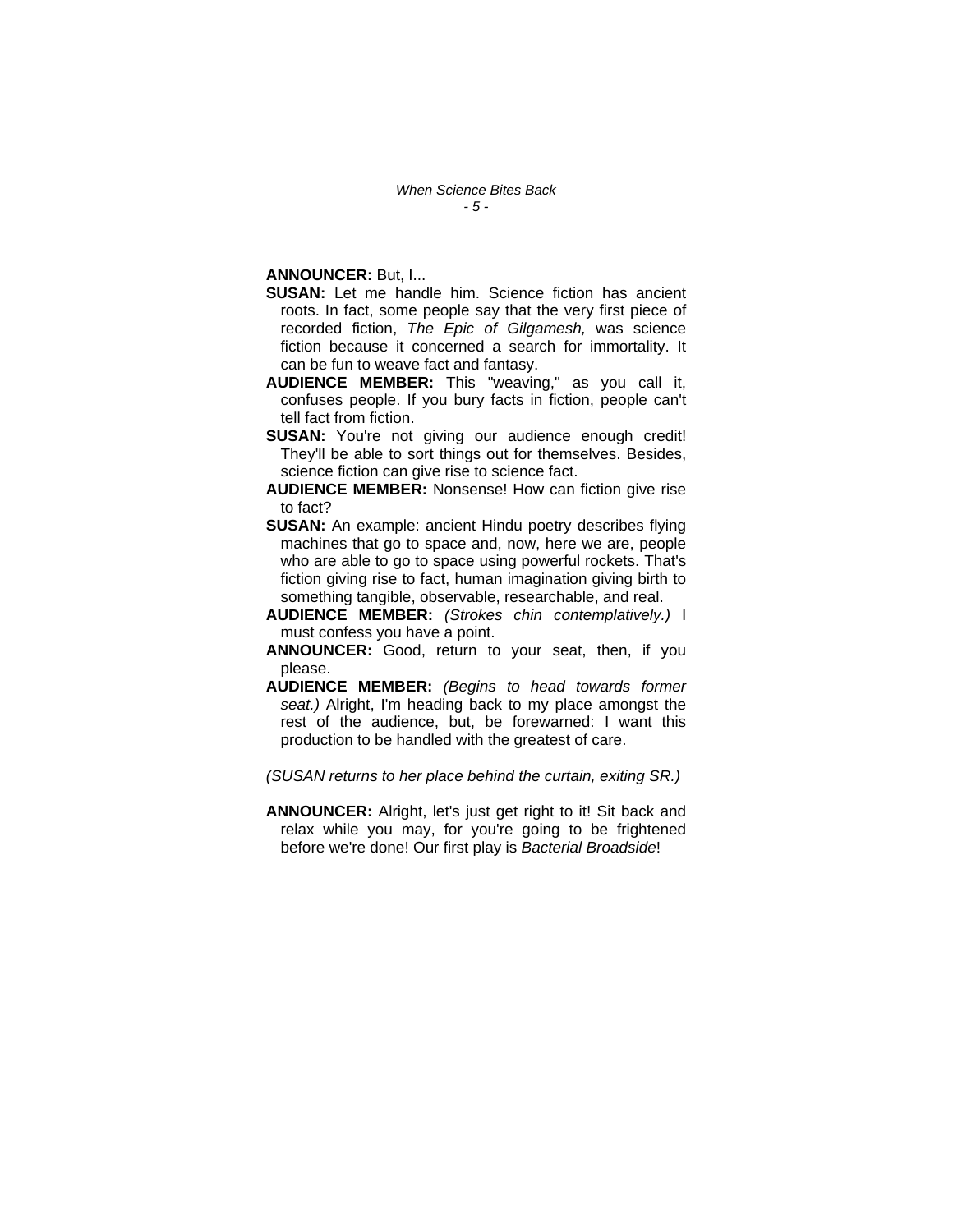## **Bacterial Broadside Scene 1 -The Parvulus Kitchen and Lab**

*(AT RISE: EMILY enters from SR with SUSAN, talking. The girls are dressed fashionably, but their glasses speak to their academic acumen. Each of the girls has a binder.)* 

- **SUSAN:** You should count yourself fortunate to have parents who are scientists. I wish my parents did something exciting.
- **EMILY:** Studying microbes isn't exciting, it's gross! Dad talks about bacteria all the time and Mom's into viruses. I know more about bacteria and viruses than anyone should ever have to know! So, what do your parents do?
- **SUSAN:** Dad's a number cruncher, and Mom's an English teacher. If I'm not being quizzed on advanced mathematics, then I'm being asked questions about Shakespeare, Austen, and Dickens. *(Assumes different dramatic stances and voices for each quote.)* "Some are born great, some achieve greatness, and some have greatness thrust upon them." That's Shakespeare. "It is a truth universally acknowledged, that a single man in possession of a good fortune, must be in want of a wife." That's Austen. "Great men are seldom over-scrupulous in the arrangement of their attire."

**EMILY:** *(Laughs.)* Must be Dickens!

**SUSAN:** You guessed it!

**EMILY:** When you see the attire of my parents, you certainly won't think it scrupulous! Maybe we could switch parents sometime. That way we'd each get a break from the status quo. Have a seat, Sue, and feel free to get a cookie.

*(SUSAN sits, gets a cookie, and begins to eat it. EMILY follows suit after getting a pen out of the pencil case in her binder.)* 

**EMILY:** *(Cont'd.)* So, we need a topic for the school science fair. Imagine forcing students to do a science fair project!